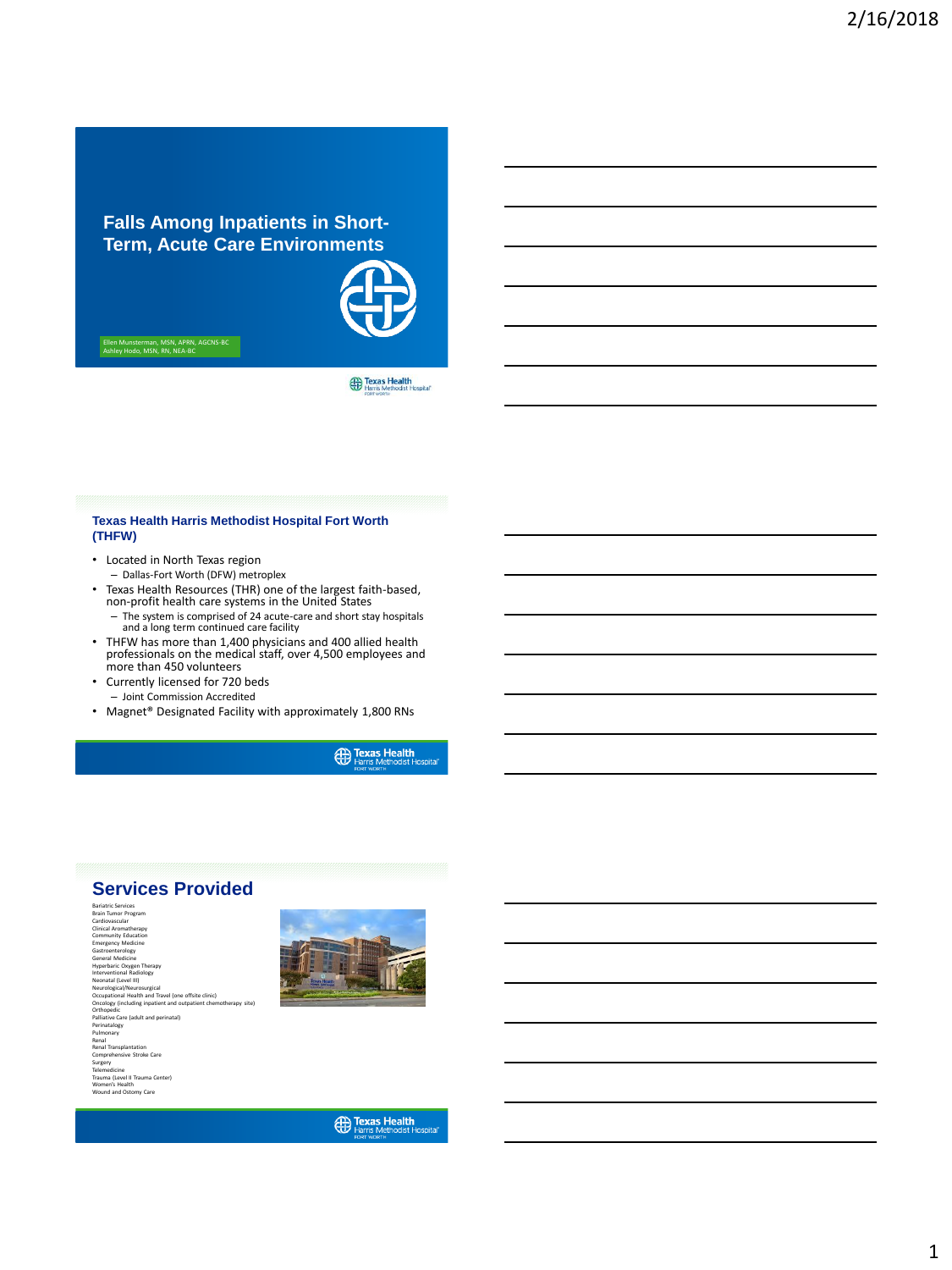# **Background**

#### • What is a Fall?

- "inadvertently coming to rest on the ground, floor, or other lower level, excluding intentional change in position."
- 2-12% of all patients experience at least one fall during the course of a hospital stay based on national research
- Rate of falls fluctuates between two and 17 falls per 1,000 patient days in hospitals in the US
- Consequences of falls
	- Patient Patient's families – Healthcare providers – Healthcare System



**Exas Health**<br>Harris Methodist Hospital

# **Review of Literature**

- Fall Risk Factors
	- History of previous falls
	- Increased age – Altered level of consciousness
	- Depression
	- Altered elimination
	- Dizziness
	- Medication
	- Male gender
	- Mobility
	- Assistive devices – Sensory impairment
	- Primary and secondary diagnoses

**Exas Health** 

## **Purpose**

• Determine the factors most strongly associated with falls among hospital inpatients and to determine if the factors associated with falls in the THFW facility are consistent with factors associated with falls in other facilities reported in the literature.

**Exas Health**<br>Harris Methodist Hosp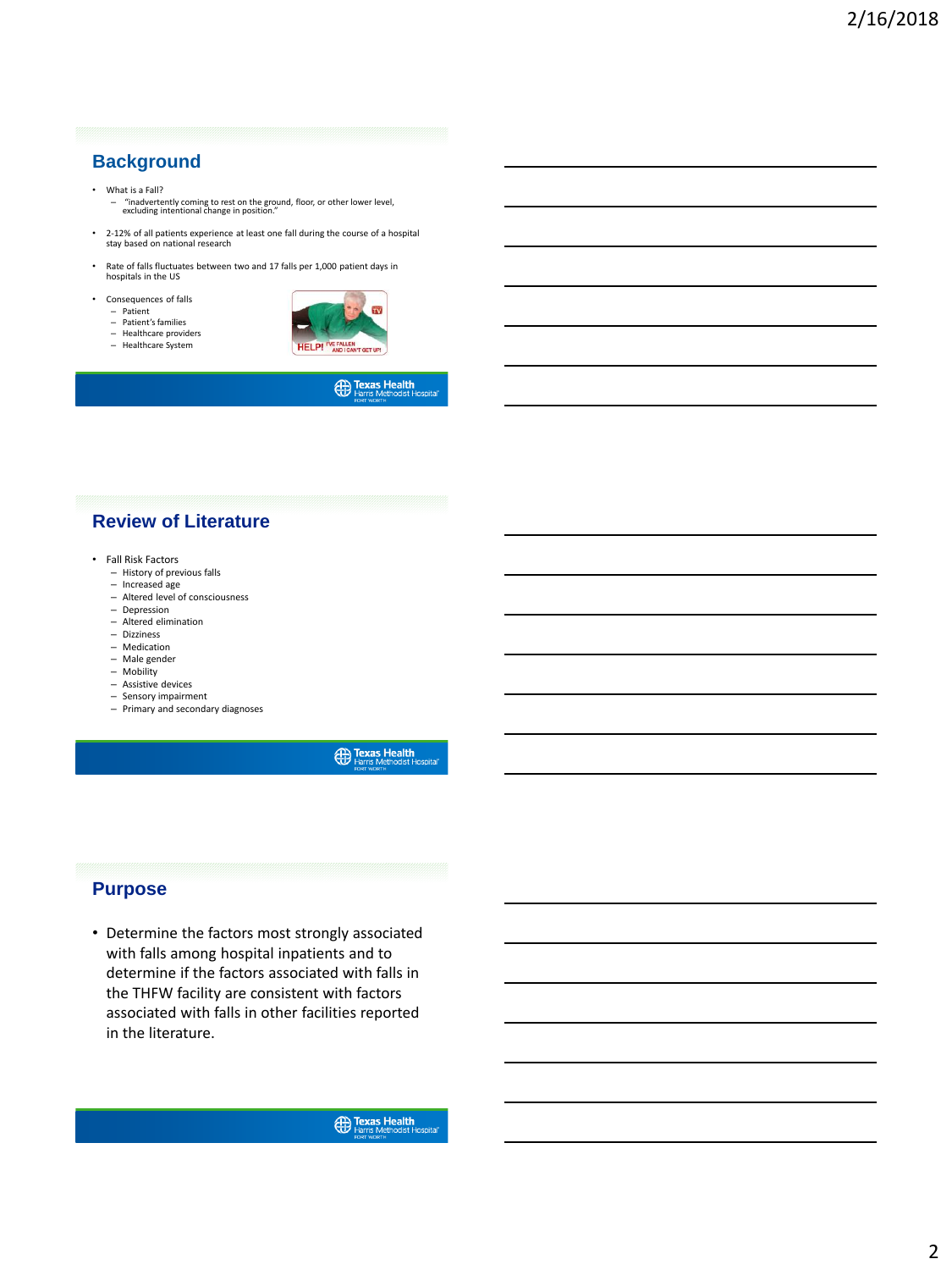# **Design and Method**

- Mixed Methods Study
	- Content analysis of narrative incident reports
		- 105 inpatient falls over 6 month period
	- Case control component
		- Sample size 1,326 patients over 1 year period
		- Fallers and Non-Fallers

**Exas Health**<br>Harris Methodist Hospital

# **Results from Content Analysis**

- Toileting
	- Attempting to get up to toilet without assistance – Being assisted to the bathroom or BSC and left unattended
	- Urinal use
- NO ALARM initiated
	- Bed Chair
	-
- Equipment – Ill fitting non-slip socks
	- Shower chairs
	- BSC
	- Chairs at night – Tubing/cords
	- Blankets
- Interruptions





**Exas Health** 

# **Results – cont.**

- Medication association
	- Staff recognition of impacting medications – SNAP meds
- Impulsive patients
- Knees "buckling" even when assisted by staff
- Reaching for items
	- On floor
	- On bedside table
- Staff disconnect between "high risk" and interventions – Patients in all risk categories experience falls
- Lack of post fall documentation
- Staffing



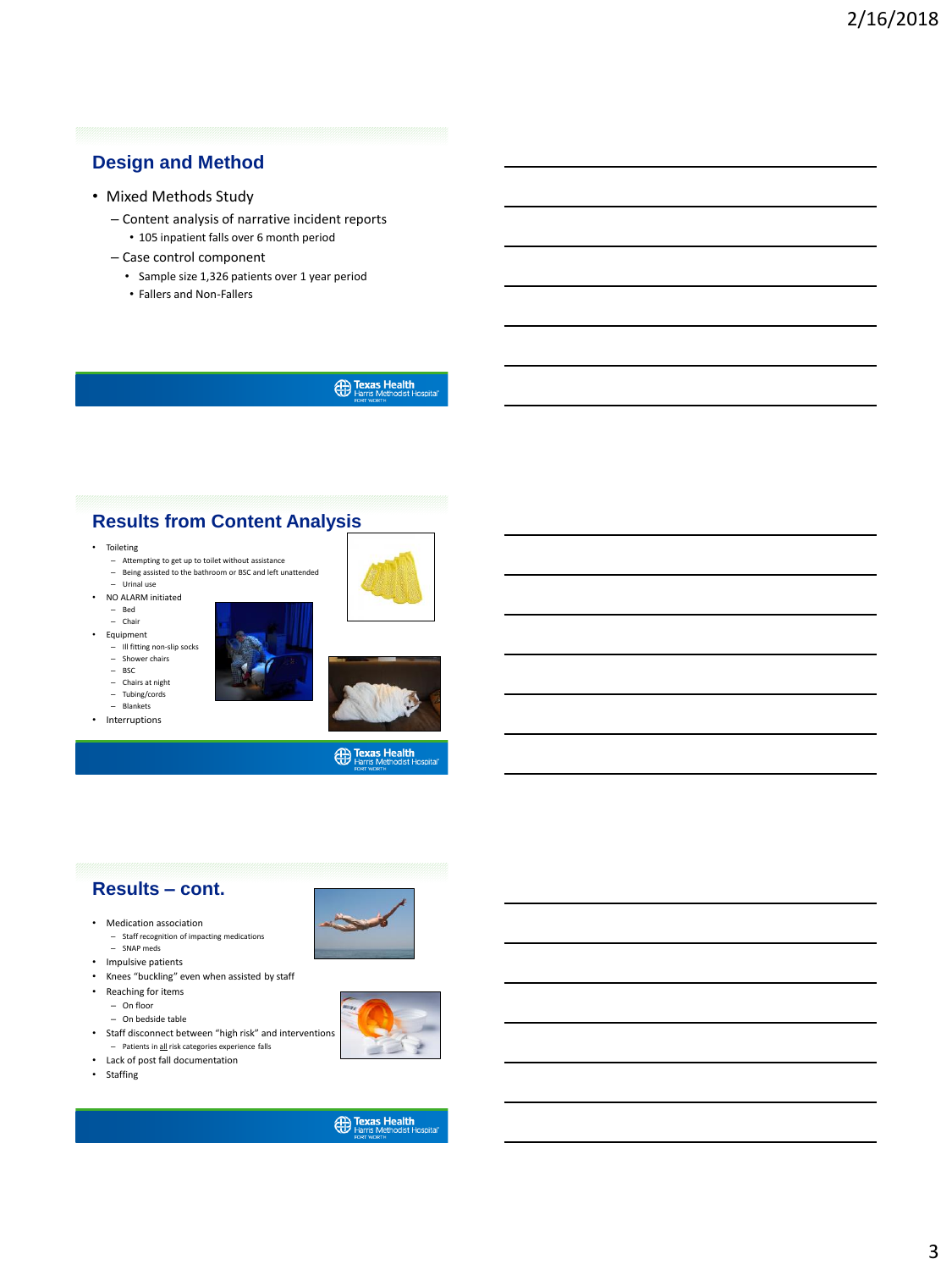# **Results from Content Analysis**

- Most fallers were between 40-80 (mean = 63)
- 86% of fallers did not get assistance to the bathroom
- 47% of falls occurred during the process of toileting or bathing
- 26% of those happened when the patient was left alone • 17% of fallers received a benzodiazepine (benzo)
	- within 12 hrs of falling – Receiving a benzo in the 12 hrs prior to fall did not increase the likelihood of staff assistance
- 67% of fallers were wearing non-slip footware

**(Fr)** Texas Health

# **Results – Univariate Benzodiazepines**

- Receiving benzodiazepines was significantly associated with falling in the hospital
	- $(X^2 = 56.77, p = 0.0001)$
- Risk of falling for patients exposed to benzos was 1.83 times that of unexposed patients
	- Risk for falling increased by 83% in patients exposed to benzos (RR = 1.83, 95% CI =  $1.56 - 2.15$
	- Number needed to treat is 5; thus benzos would need to be withheld from 5 patients to prevent 1 fall in the relevant population

**Exas Health** 

# **Benzo Present**



**ED Texas Health**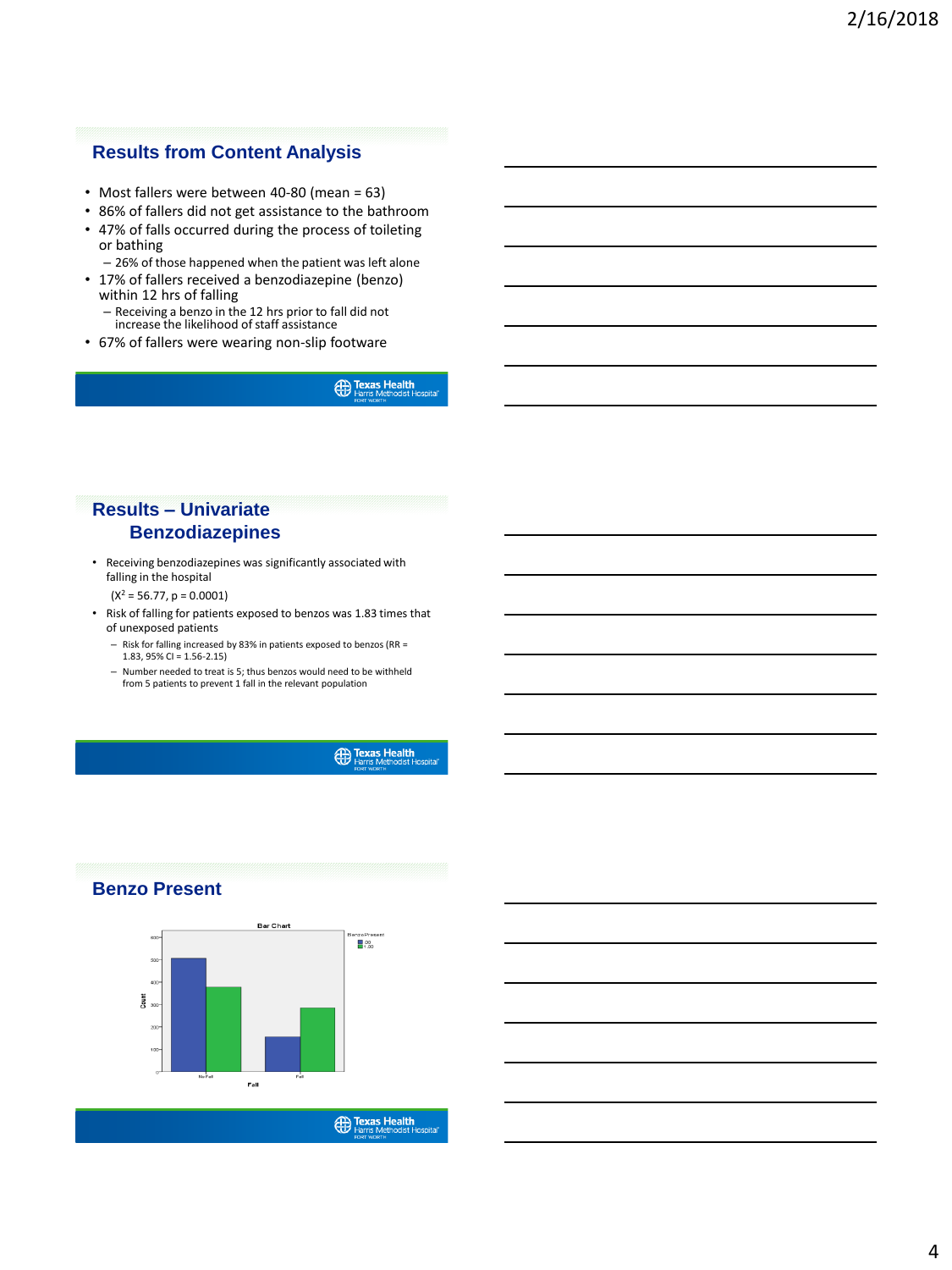# **Results – Univariate Hypnotics**

- 49% of entire sample received a hypnotic
	- 86% of those received diphenhydramine
	- Significant association between receipt of hypnotics and falls ( $X^2 = 7.6$ ,  $p = 0.006$ )
		- Not in the direction expected
		- Patients who took hypnotics were 23% less likely to fall than those who did not receive hypnotics

**ED Texas Health**<br>Harris Methodist Hospital



**Exas Health** 

# **Results – Univariate Laxatives**

- 73% of the patients in this sample received laxatives
	- There was a significant association between taking laxatives and falling  $(X^2 = 5, p = 0.025)$
	- The RR was 1.23, so patients taking laxatives were about 23% more likely to fall

**Exas Health**<br>Harris Methodist Hos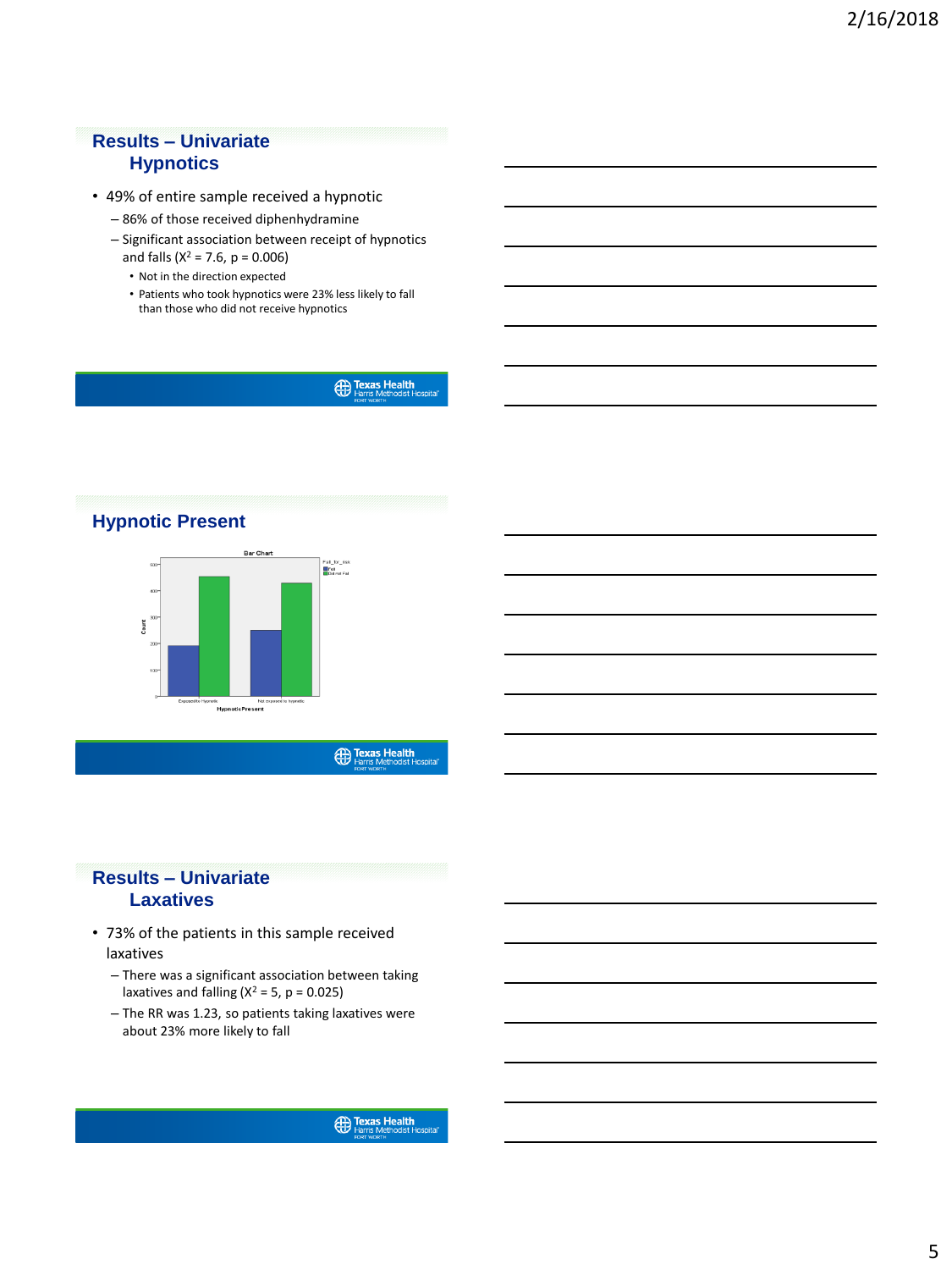# **Results – Univariate Opioids**

- 92% of patients received some type of opioid
	- Because we had so few patients who did not receive opioids, we did not have enough power to accurately answer the question of whether opioids increased the risk of falls.

**Exas Health**<br>
Methodist Hospital

# **Results – Univariate Diuretics**

- Diuretics also had a significant relationship to falls on univariate analysis ( $X^2 = 26.8$ , p = 0.0001)
	- $-$  Relative risk was 1.5 (95%CI = 1.29  $-$  1.74), so risk of falling for patients on diuretics was 1.5 times that of patients not exposed to diuretics

**Exas Health** 

# **Results - Multivariate**

| <b>Variable</b>     | в<br>coefficient | <b>Standard</b><br>Error | Wald    | df           | Sig. | Exp(B) |
|---------------------|------------------|--------------------------|---------|--------------|------|--------|
| LOS Days            | .113             | .011                     | 100.258 | $\mathbf{1}$ | .000 | 1.120  |
| Hypnotic<br>Present | $-.403$          | .127                     | 10.015  | 1            | .002 | .668   |
| Benzo<br>Present    | .603             | .129                     | 21.747  | $\mathbf{1}$ | .000 | 1.828  |
| Constant            | $-1.620$         | .127                     | 161.969 | 1            | .000 | .198   |

**Exas Health**<br>Harris Methodist Hos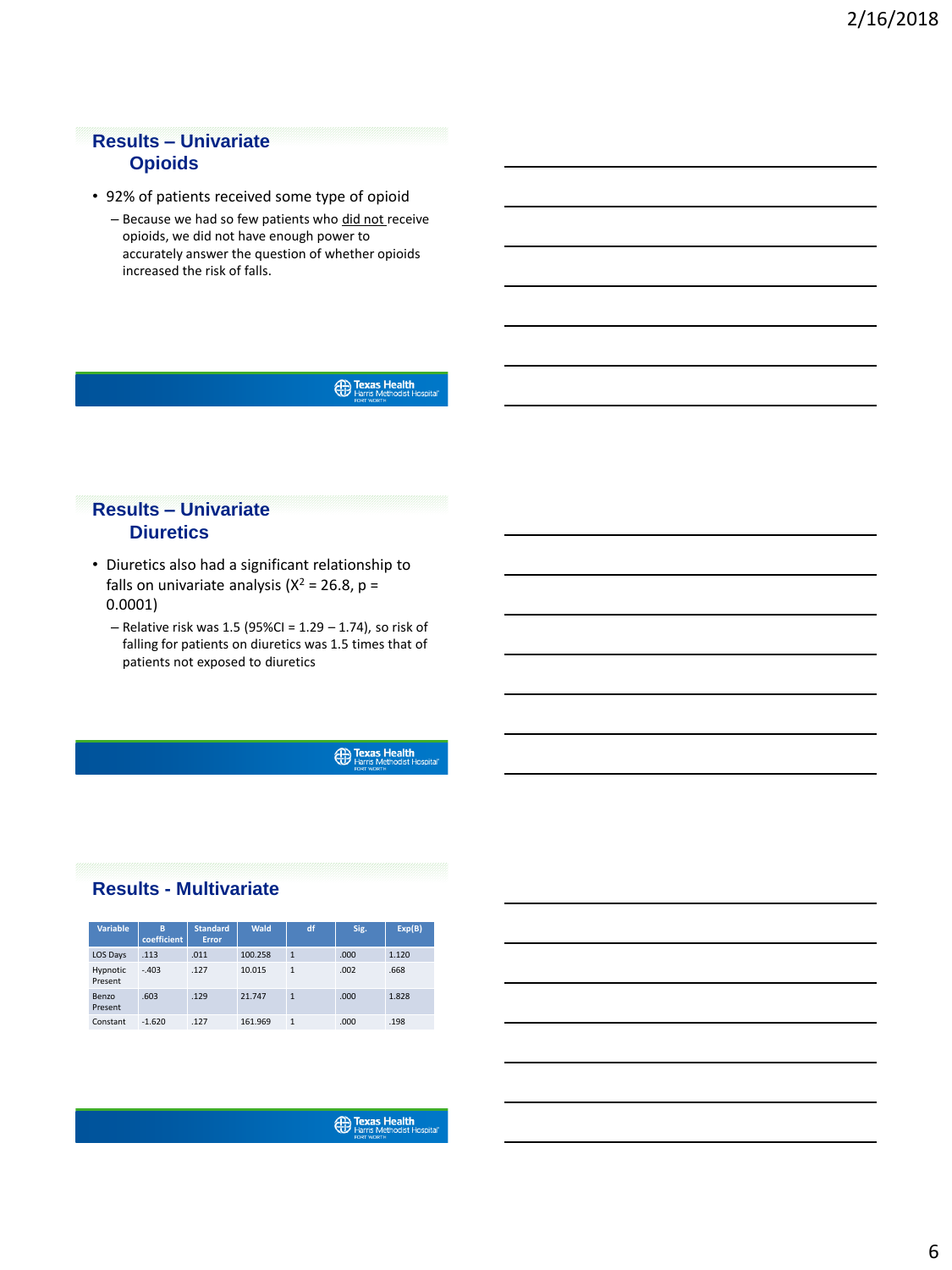### **Examples**

The model is specific, but not very sensitive, i.e. it can give us a better idea of who will NOT fall than who will. About 33% of falls were predicted using this model, but 92% of non-fallers were identified.

The equation for this model: Logit(Fall) = -1.620 +.113(LOS) - .403(hypnotic) + .603(Benzodiazepine)

For example if you have a patient who has been here 12 days and is taking alprazolam but no

hypnotics: Logit p=  $(.113 * 12) - 1.620 - 0 + (.603 * 1) = 1.356 - 1.620 + .603 = .339$  and exp<sup> $(.339)$ </sup> = 1.4 (This is the odds – or exp logit p)

#### Probability:

 $p/1-p = exp^{(.339)}/1+ exp^{(.339)} = 1.4/2.4 = .58$ , so the probability of falling for this patient is 58%

If you have a patient who has been here only 3 days and is taking Benadryl, but no benzodiazepine, then

(.113 \* 3) -1.620 -.403 + 0 = -1.684 and exp<sup>(-1.684</sup>) = .186<br>p/1-p = exp<sup>(-1.620)</sup>/1+ exp<sup>(-1.320)</sup> = .186 / 1.186 = .16 This patient has about a 16% chance of falling

**ED Texas Health**<br>Harris Methodist Hospital

# **Implications for Practice**

- Staff to assist and remain present during toileting
- Enhanced awareness of medication associations with falls
- Product
	- Alarms



– Use of lift equipment

– Non-slip footwear



**Exas Health** 

# **References**

- Coussement, J., De Paepe, L., Schwendimann, R., Denhaerynck, D., Dejaeger, E., &<br>Milisen, K. (2008). Interventions for preventing falls in acute- and chronic-care<br>hospitals: A systematic review and meta-analysis. Journal
- Kalache, A., Fu, D., & Yoshida, S. (2007). WHO global report on falls prevention in older age. France: World Health Organization.
- Milisen, K., Coussement, J., Flamaing, J., Vlaeyen, E., Schwendimann, R., Dejaeger,<br>E.,...Boonen, S. (2012). Fall prediction according to nurses' clinical judgment:<br>Difference between medical, surgical and geriatric ward
- Simpson, J. R., Rosenthal, L. D., Cumbler, E. U., & Likosky, D. J. (2013). Inpatient falls: Defining the problem and identifying possible solutions. Part I: An evidence-based review. The Neurohospitalist, 3(3), 135-143.
- Ward, K. L., Roach, P. A., Wilk, C., Selden, M. M., Hurd, J., Pike, M. A.,...Blatt, M.<br>(2015). Staff-led innovations reduce falls in high-acuity patients. Nursing<br>Management: The Journal of Excellence in Nursing Leadersh

**ED Texas Health**